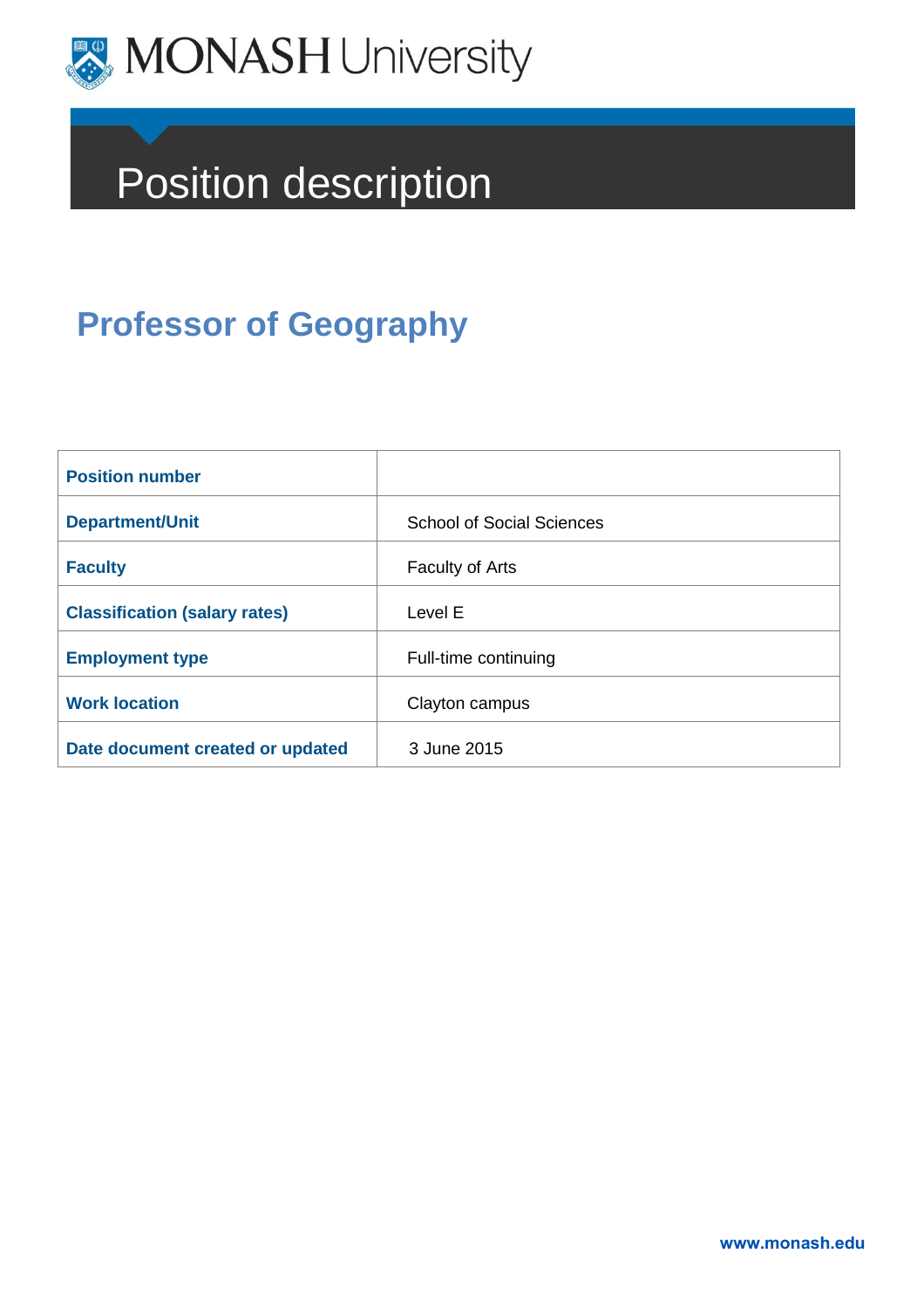# **Organisational context**

**Monash University** is Australia's largest university, with five local campuses throughout Victoria, as well as two international campuses – Malaysia and South Africa - and international centres in the People's Republic of China, Italy and India. A unique alliance with the University of Warwick (UK) sits alongside an array of international collaborations with leading universities and corporations around the world, expanding the University's global network.

**The Faculty of Arts** is one of the largest of the ten faculties at Monash University and is also one of the largest, most diverse and dynamic arts faculties in Australia. The Monash Arts community is spread across our Australian and overseas campuses, and includes distance education students across the nation and around the world.The faculty has approximately 5,700 students (EFTSL), 500 staff (EFT) and annual revenue in excess of \$100 million.

More information can be found at; http://www.arts.monash.edu/

**The School of Social Sciences** is consistently ranked among the best social science schools both nationally and internationally. It is the largest school in the faculty and one of the largest consolidated schools of the social sciences nationally. Interdisciplinary teaching and research collaboration is encouraged.

The school offers a wide-ranging undergraduate program and a variety of postgraduate degrees in Anthropology, Criminology, Sociology, Politics and International Relations and from 1 January 2016 Human Geography. A major focus of its teaching is to help students become responsible and informed global citizens.

# **Accountability**

The appointee will be accountable to the Head, School of Social Sciences.

# **Objectives**

The appointee will provide strong leadership in one of the school's disciplinary fields and in the school at large. Working closely with other senior staff, the professor is expected to share the responsibility for developing and maintaining high quality teaching and outstanding research performance. He/she will mentor staff and provide a positive contribution to the school's research culture. The appointee will also be active in the profession, have relevant industry engagement and be willing to assume senior administrative roles within the school, including the role of head of school in the future.

In time it is hoped that this role will assume the responsibility of the Discipline Convener. Consequently there could be several staff reporting to this role plus numerous casual/teaching associate staff.

# **Duties**

#### **Research and education**

- conduct quality research as attested by peer review;
- foster the research of groups and individuals within the department (or other comparable organisational unit) and within the discipline and within related disciplines;
- contribute to the development of research policy;
- supervise the program of study of honours students and of postgraduate students engaged in course work;
- supervise major honours or postgraduate research projects;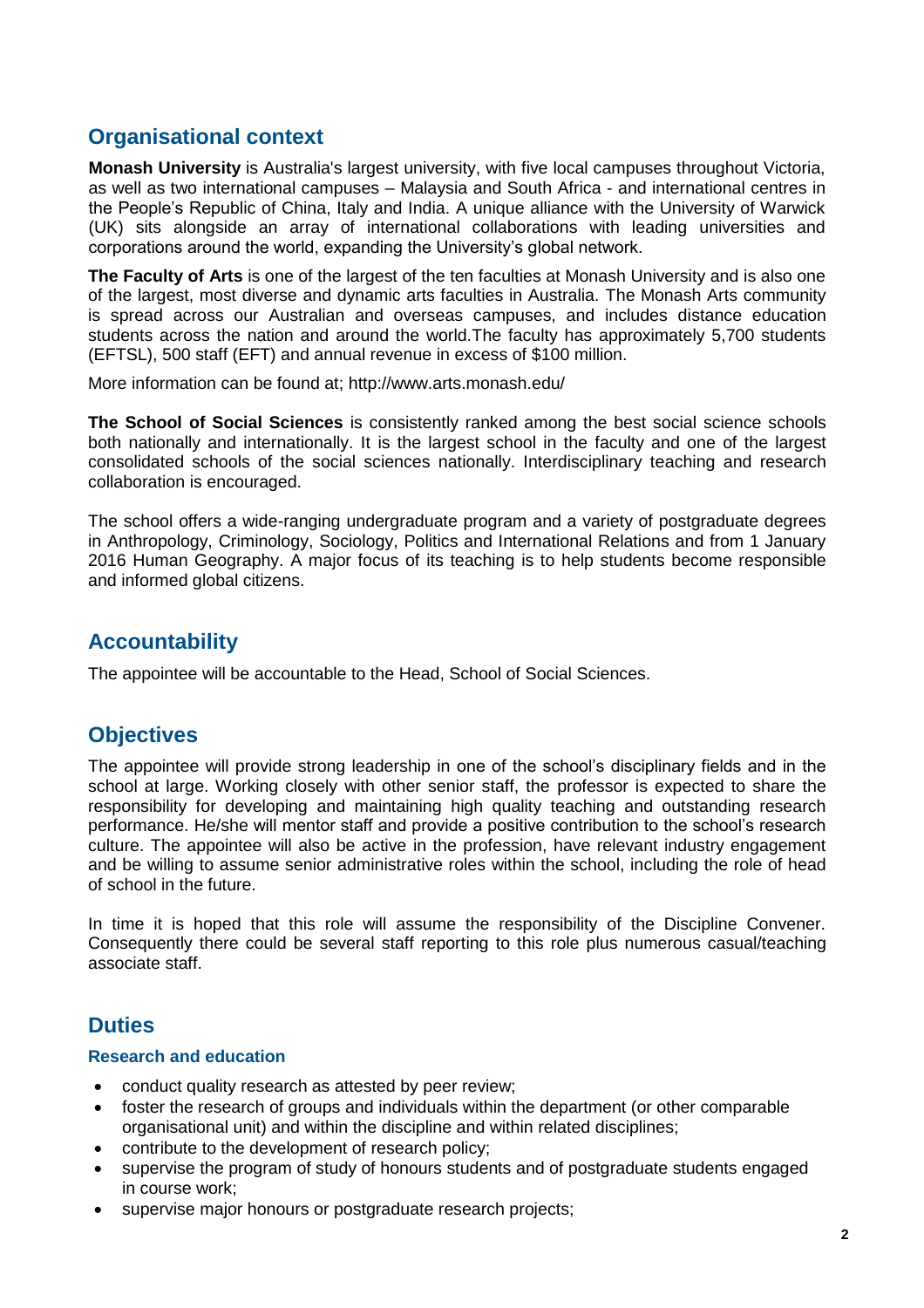- make a distinguished personal contribution to teaching at all levels;
- prepare and deliver lectures and seminars utilising established technical facilities and support features;
- conduct tutorials, practical classes, demonstrations, workshops, student field excursions, clinical sessions and studio sessions where appropriate;
- undertake consultation with students;
- carry out marking and assessment.

#### **Leadership and management**

- provide a continuing high level of personal commitment to and achievement in a particular scholarly area ;
- play an active role in the maintenance of academic standards and in the development of educational policy and of curriculum areas within the discipline;
- contribute to policy development and administrative matters within the department or other comparable organisational unit and within the University;
- participate in the strategic planning of the department.

#### **External relationships**

 participate in and provide leadership in community affairs, particularly those related to the discipline, in professional, commercial and industrial sectors where appropriate.

# **Appointment**

The appointment will be on a continuing basis.

# **Performance development**

The performance of the appointee will be assessed annually and in accordance with the Monash Performance Development Process: Academic Staff.

# **Selection criteria**

#### **Qualifications**

research doctorate in a discipline relevant to geography

#### **Achievements, qualities, capabilities**

- evidence of outstanding scholarly activity of an international standard in geography and a demonstrated ongoing commitment to one or more programs of research;
- demonstrated ability to generate research income, including from both traditional and more innovative sources of research funding;
- record of successful supervision of postgraduate research students and the ability to make a significant contribution to postgraduate training programs in geography*;*
- proven excellence in teaching (at both undergraduate and postgraduate levels);
- highly developed skills of leadership, networking and management;
- willingness and capacity to make a substantial contribution to all activities of the department, including administration and planning;
- proven professional leadership qualities and capacity for executive administrative responsibilities;
- very high-level communication skills and ability to liaise well with other academics;
- networking skills and a track record of establishing and maintaining links with industry; business, government agencies and/or professional bodies*;*